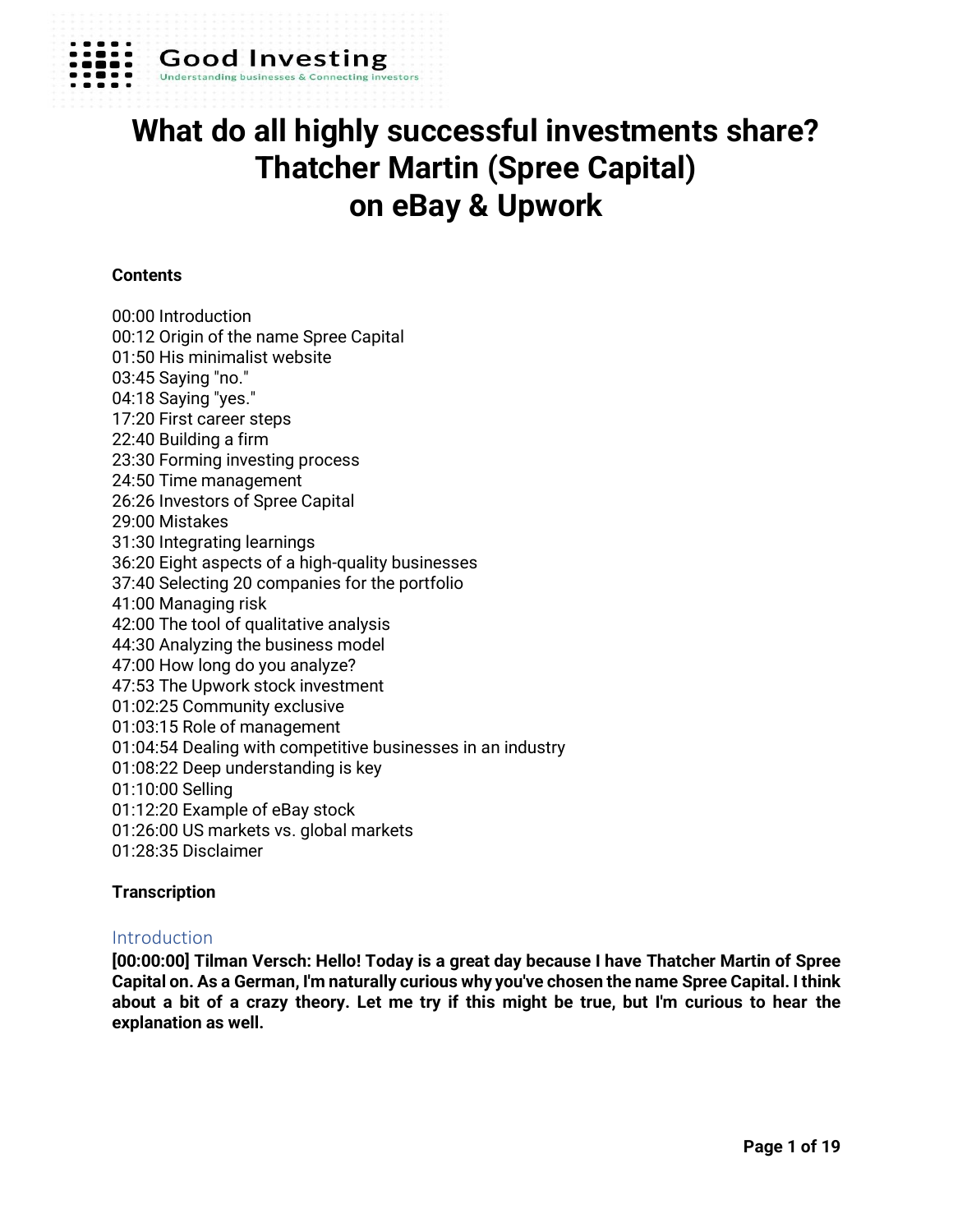

## Origin of the name Spree Capital

**So, you're a Ramstein fan, but you didn't dare to take the name of Ramstein for your firm, so you're thinking about the city where the band comes from, that's Berlin, and there's a river Spree. Does it have something to do with the name Spree Capital, or I'm wrong?**

[00:00:38] Thatcher Martin: Sadly no. My grandfather had a boat named Spree. He really had two loves in his life. It was his family and the ocean. When you're raising a family, your finances are constrained. He had an opportunity to buy a boat that had been badly damaged by a fire under the stewardship of the previous owner. He bought it and spent years restoring it by hand. I thought that was an excellent allegory for what I'm doing here: finding high-quality, undervalued, and misunderstood assets. With some kind of tailwind, they can provide a lifetime of value. Sadly, it is not related to the German river, but it's something special to me.

#### **[00:01:34] Tilman Versch: Is this boat still existing?**

[00:01:37] Thatcher Martin: No. He has since gone up, so, no.

#### His minimalist website

**[00:01:42] Tilman Versch: That's sad, but it's a fascinating story. When I came about studying your materials on your website, I was fascinated because it felt a bit like the way you presented yourself on your website was super minimalistic. You have some sentences there, some bullet points, and more comprehensive reports on different companies. It was evident that these reports of the companies show hard work, deep work. Do these two categories, minimalism and hard work, describe you?**

[00:02:24] Thatcher Martin: Sure. I think so. In terms of the minimalism of the website, it's a landing page. I do not do any form of marketing for this firm. Anyone who happens to read the letter and see something they like can go to the website and contact me that way. When running an investment firm, it is so important to have investors that are aligned with your way of thinking, your investing style, and are partners for the long term.

I set it up in a way that there was a self-selection process where the investors that are coming on board agree with what I'm doing and with the minimalism of the website they can see what I'm looking for in investments and they can be self-selecting. No one is being "sold" on anything.

#### Saying "no"

**[00: 03:25] Tilman Versch: I like the concept of minimalism because it gives a lot of clarity. It also offers a strong will to say no to many things. To what things are you saying no with Spree Capital and the way you approach investing?**

[00: 03:42] Thatcher Martin: I say no to a lot of things. I only have about 20 businesses in the portfolio, but I perform the research process on many businesses. It is a high bar to make it into the portfolio. I am saying no to almost everything.

#### Saying "yes"

**[00: 04:04] Tilman Versch: What are the ingredients for you to say no and say, "I'm not interested in this."? You can also turn this around to, what makes you say yes?**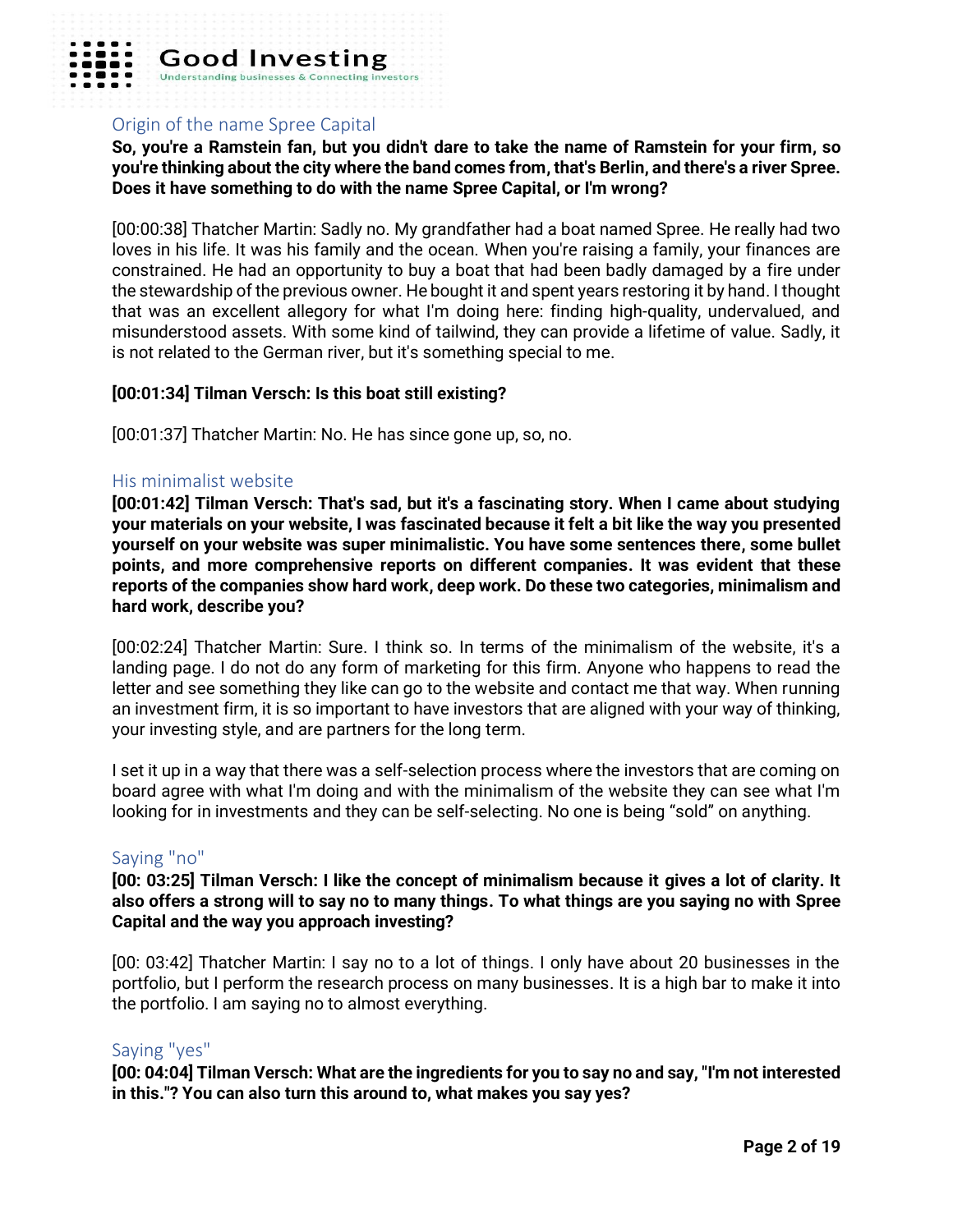[00: 04:17] Thatcher Martin: That is probably an easier question to answer. When I think about investments that might have a role in the portfolio, I look for eight key things.

First, I look for repeatability in the business model. This can be a consumable product or service. This can be a business with dominant scale in a fragmented industry and a proven process for sourcing, acquiring, and integrating mom and pop type operators and putting them on a common platform to enable geographic expansion and densification.

This can be a Model-Driven business with some closed customer feedback loop, where the business is able to monitor the way the customers use the product in a way that creates data which helps the business iterate and improve the product and add ancillary products, which drives a flywheel of more customers, more data, better products, more customers, and it perpetuates itself.

Part of repeatability in the business model, I'm looking for a culture that allows the business to adapt to change. That can mean some set of common principles or attributes that permeate through the organization. This is so important because when different messages get handed off throughout different layers in the organization, it's like a game of telephone where the message changes throughout the process. Unless the culture is strong enough, the business does not operate on the same playing field throughout the organization. A strong culture helps the business move faster, iterate faster, and create better products.

Second, I look for predictability in the path to value creation. In other words, no undue complexity. I am comfortable with complexity in certain business models that might be misunderstood, but the actual path to value creation has to be very simple and non-complex. I think about that in terms of the Nate Silver story about how you can be a weather forecaster in Denver or Phoenix. Why not just predict the weather in Phoenix at 85° and sunny every day? I am trying to be right. I am trying to generate high returns. I am not trying to have some situation where A has to happen, then B has to happen, and then C has to happen in that order. At each iteration of those three nodes, there's a lower conditional probability of the ultimate outcome happening. I am looking for simple paths to value creation that can be predicted.

Third, I am looking for growing end markets. The bottom line is that the pie has to be growing. I am not looking for static or shrinking end markets, where there's a fixed pie and competitors are fighting for share and maybe making irrational decisions. The size of the end market has to be growing. Ideally, that is from the companies own volition. In other words, the company is creating that end market, or at the very least growing it. Part of that is that anytime you have a new or misunderstood market, there's almost always some information asymmetry. In new markets that are not properly understood, businesses tends to trade at pretty attractive valuations. You saw that in the IPOs of Google, Chicago Mercantile Exchange, MasterCard, Moody's, and in some of the businesses I have in the portfolio. As part of the growing end markets, the industry structure itself has to be an industry structure where value creation is possible. Going back to how I say no, it pretty quickly eliminates certain sub-sectors in energy, materials, financials.

Fourth, I am looking for increasing returns to scale. The way I think about that is you have supplyside scale where the cost per unit declines as production grows, provided there's no kind of input scarcity or undue bureaucracy in the business. Demand-side benefits of scale involve combinatorial networks where there's a network effect, and each additional user makes the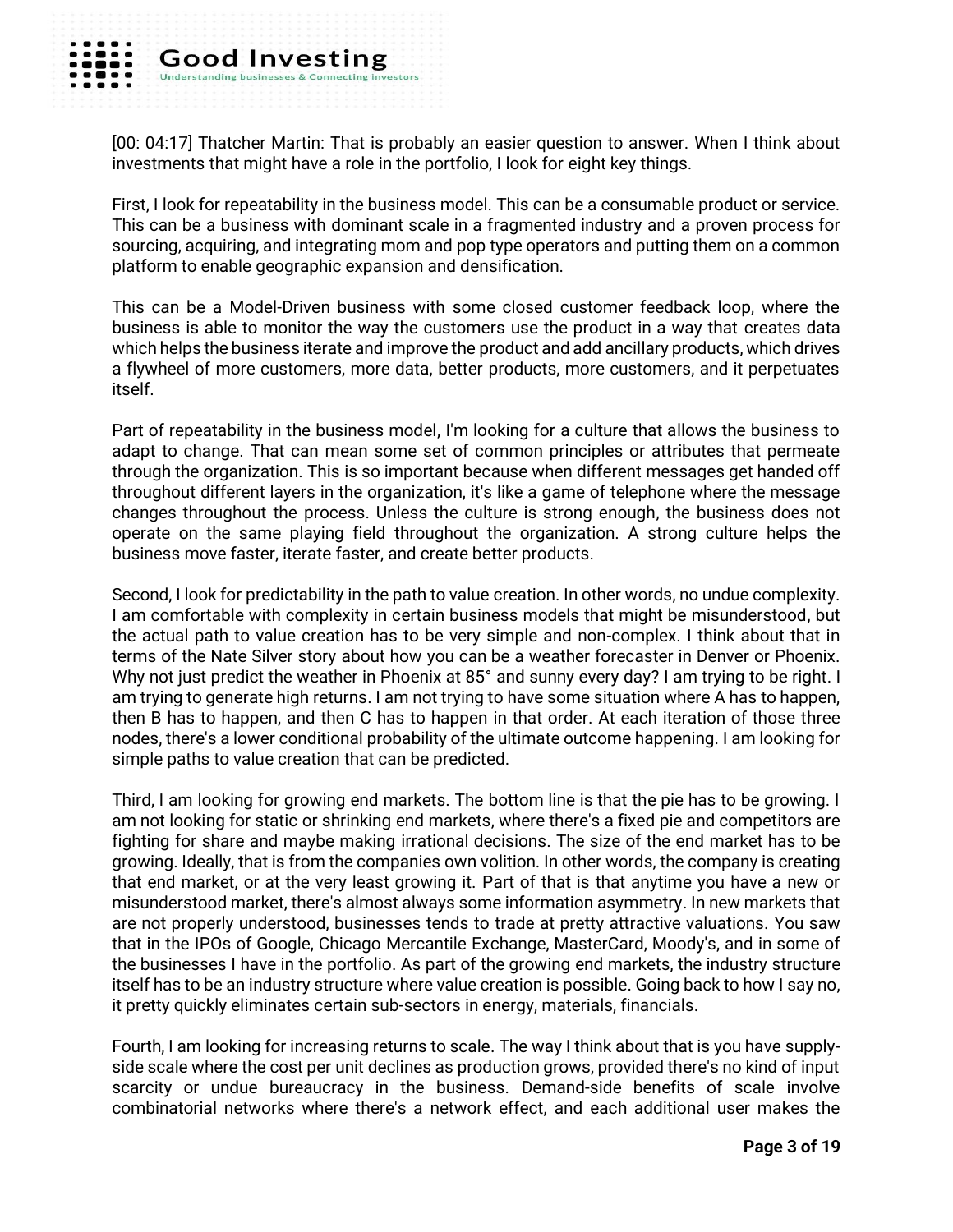

**Good Investing** 

**Understanding busine** 

network stronger for everybody. Each user is willing to pay more for that network. That is something that I am much more interested in than the supply-side benefits of scale. Both of those are important to me because operating leverage is almost always mispriced because investors succumb to anchoring where they are biased by the past margin structure of the business. They are biased by linear thinking in terms of very few institutional investors are able to think in terms of step changes in a business model. They are biased by social proof in that it is always better to succeed conventionally than risk failing unconventionally. In other words, no analyst will be rewarded for having an outside-the-box belief in their model and showing that to the fund manager. Those three institutional imperatives tend to skew outcomes in our favor. And they're part of the reason why operating leverage and increasing returns to scale are almost always mispriced. I think about the path to operating leverage in terms of what costs are one time in terms of starting up the business and what will decline over time with scale. That is how I think about increasing returns to scale.

Fifth, I look for a long runway of a high return on invested capital opportunities. This is so central and key to any high-quality business because most growth does not create value.

The return on invested capital has to be far in excess of the cost of capital. I like to see businesses that are self-funding. Growing end markets tie into this because if there's a growing end market and the business is self-funding, those high return on invested capital opportunities are prevalent. When that business has low penetration and a large growing addressable market, that is just such a great enabler of using internally generated free cash flows to reinvest in new product initiatives and new niches that they are able to identify with, back to what I mentioned before, the closed customer feedback loop.

In terms of how I think about that, technological adoption curves are great. They create a backdrop for growth, but you have to connect dots from different parts of the business and other businesses and other industries to think about how certain consumer trends might play out. Sometimes it is different opportunities and products that might not even exist yet. There is an innate aspect to quantifying some of those ROIC opportunities.

Sixth, I look for a catalyst. I look for some changing dynamic that unfolds over a multi-year period. This can be technological. This can be managerial. This can be regulatory. There is some inflection point in the path to value creation for the customer base and the business.

Seventh, I look for a competitive advantage that is growing. This is the direction of the moat. It's not necessarily the size of the moat. The way I think about that is that having a large moat is great for a business that does not change, but there are so many disruptive business models out there coming from every direction. Going back to the Moat and Castle analogy, you can have a great castle with a great moat, but if a new castle is built right next door, it can starve the supply line of customers. You don't even have to attack that moat. It is just rendered useless through disruption. It goes back to the old adage that competition is for losers, you want to differentiate. For me, it is really about a growing competitive advantage, not necessarily just the size of it. As it is growing, I want to see a large one getting larger, but any kind of large one that is static is not meaningful for me.

Eighth, I look at valuation. The way I think about it is a lot of people think about valuation in terms of this business is trading at ten times earnings or ten times sales. That really tells you nothing about the valuation of the business. All the numbers are in the past, and all the value is in the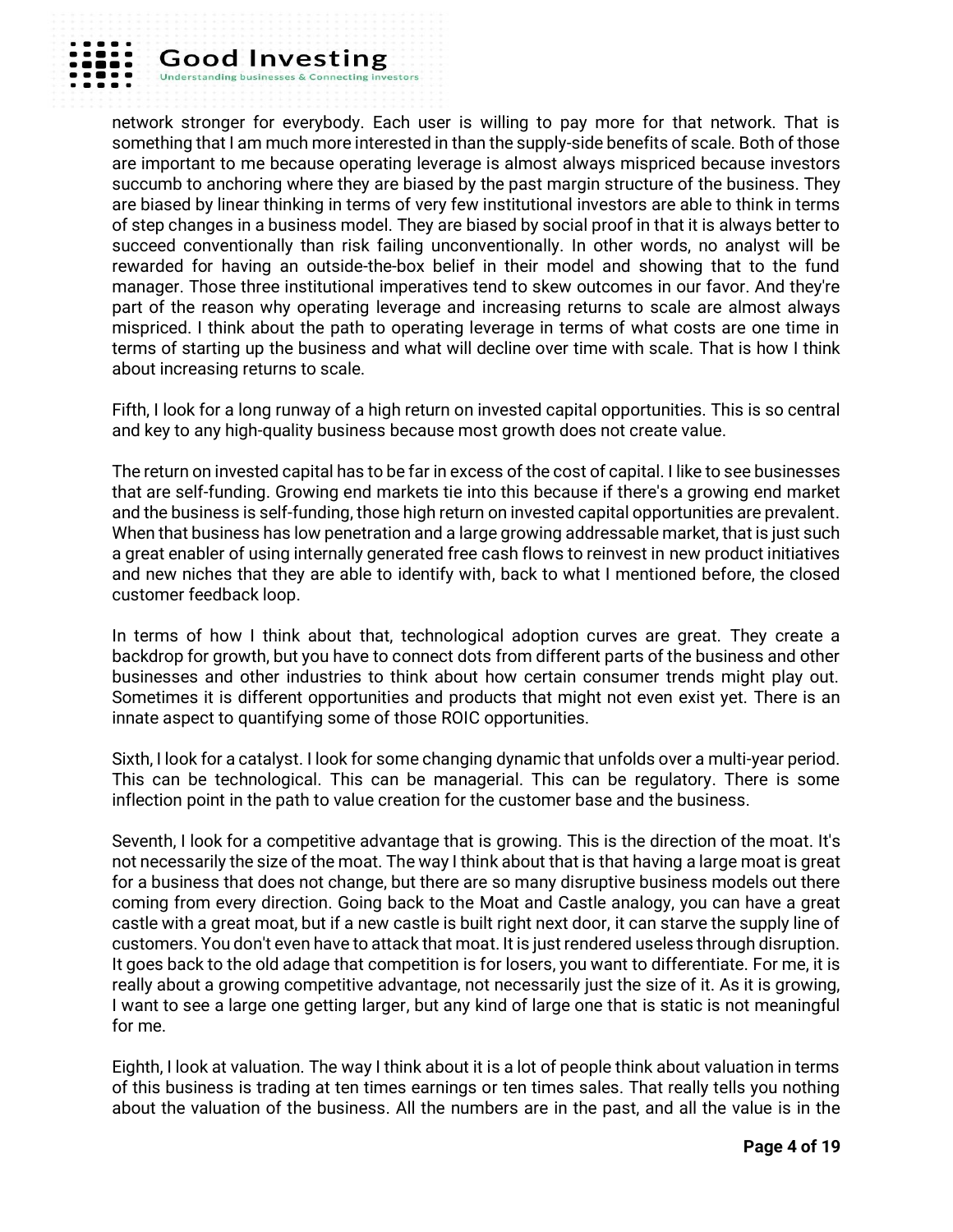future. Valuation only depends on the present value of future cash flows, and ten times earnings or ten times sales tells you absolutely nothing about what the earnings power of the business is in two to three years out. Investing based on the past is going to get you killed.

At a minimum, I'm looking at 18 months out into the future, ideally, two to three years or more because my holding period tends to be pretty long. I look for a margin of safety, but not in the way that a lot of people think about the Graham and Dodd margin of safety where you go through the balance sheet and assign a liquidation or replication value for every line item of the balance sheet. For me, it is much more about the permanence of the business and how the growing competitive advantage translates into growing earnings power. To get that, you need to have a deep understanding of the business and the paths of value creation to enable that ability to buy at a deep discount to the expected future value of those cash flows. Then, of course, unit economics and how the economics look on a per unit basis over a variety of different playbooks, CAC and LTV and all that stuff. That's kind of why I might say yes to an investment. If it doesn't satisfy those needs, that would be why I say no.

#### First career steps

**[00:17:09] Tilman Versch: Maybe let's try to zoom a bit out this clear philosophy, and this clear checklist of eight things needs a lot of work till you come to this point. It's also a lot of experience in the industry and in investing. What did you do before the test led you to this clarity and this concept? What did you learn in these different stations you had already in your life because you seem to be a bit more senior than the typical emergent manager?**

[00:17:46] Thatcher Martin: Sure. I first started investing when I was pretty young. I had a paper route when I was in elementary school. After a few years of doing that, I had saved up a little bit of money. I was close with my grandparents and noticed that they had pillboxes with their daily prescriptions. I put my life savings into Pfizer because I liked that they made medicine that helped sick people. Around the same time, my parents started a college savings account for me. My dad had some domain knowledge in industrial distribution, and he invested in a company called Airgas.

I had my Pfizer, and then there was Airgas. The dollar amounts were similar in that they were pretty modest investments in both. Fast Forward to when I was ready to go to college. Pfizer had done okay, but the Airgas was a multiple 100 bagger. It is a great case study for anyone who does not know that business. They followed a Standard Oil, and a lesser extend Walmart and a few other businesses' playbook of geographic expansion by buying regional anchors and then infilling through M&A by acquiring two to three businesses a month. There was this large number of aging out World War II-era mom and pop entrepreneurs where their kids did not want to run these businesses.

They rolled up industrial gas distribution and then later medical gas distribution. Fast forward to when I was going off to college, my Pfizer did okay. This business had fantastic returns. I was always intrigued by the fact that similar dollar amounts could have such drastic changes in outcome. That was always percolating in the back of my mind. I went off to college and studied economics and psychology.

Professionally, I cut my teeth at a firm called Gracie Capital. And Gracie had spun off from Gotham Capital, which was Joel Greenblatt's hedge fund. We invested in the Greenblatt style of value with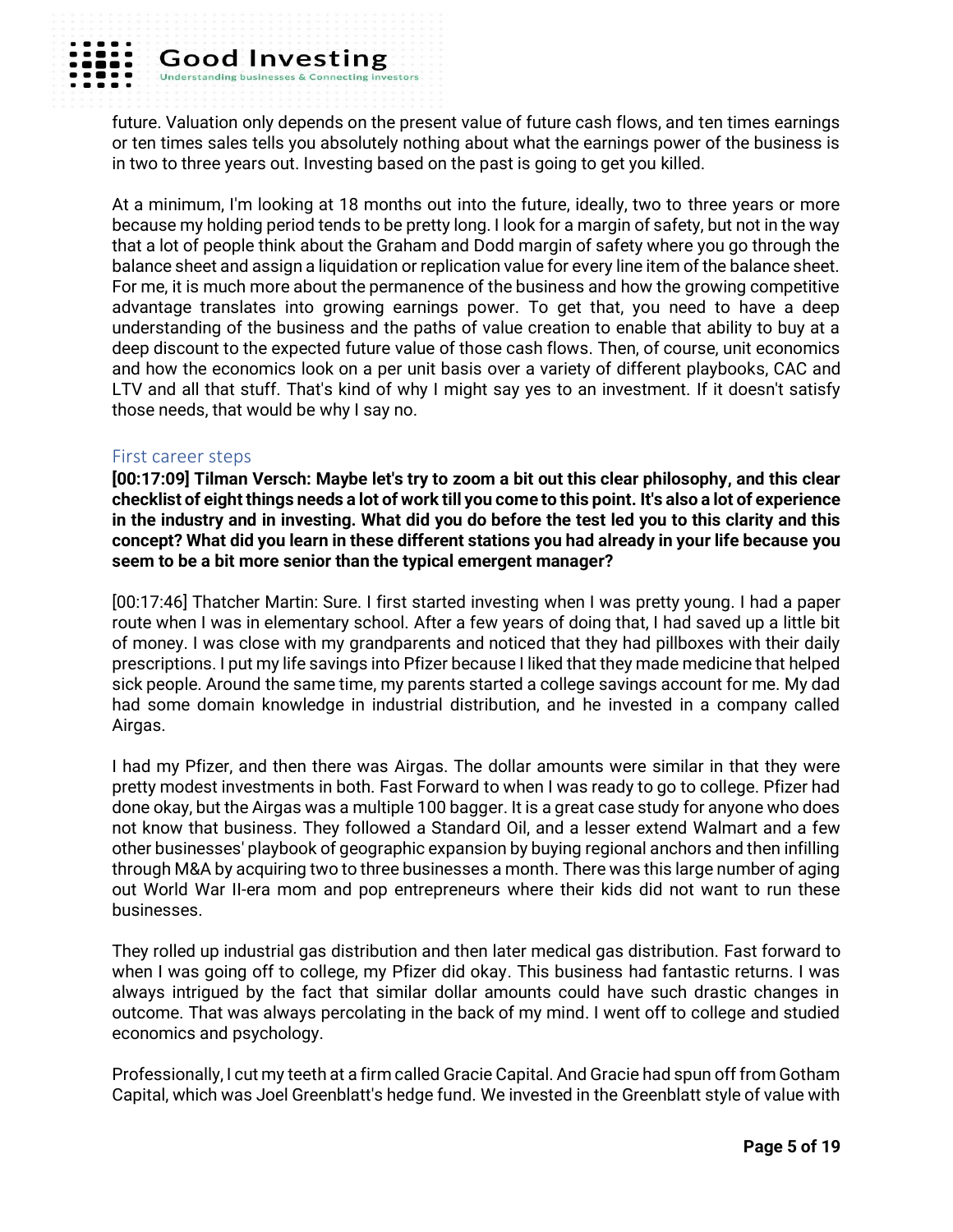a catalyst investing. This could be spin-offs, demutualizations, really any kind of change that was likely to be regulatory, managerial, or technological that created some kind of disruption in the path to value creation.

I was ultimately there for about eight years. It was a fantastic apprenticeship for me in that I was able to be a sponge, learning from some really great investors and taking a lot of what I learned, and tweaking it in a way that was best suited for my personality. I kept going back to these two investments that I made when I was very young, and the drastic difference in outcomes. The typical hedge fund style is you're grinding out returns, there's a lot of turnover. You are trying to get that high teen CAGR, but you are leaving a lot of good returns on the table by trying to come up with new ideas, new names all the time. If you think about the businesses that generate real returns, I am not talking about high teens churning through business. I am talking about really high caliber returns of 20% a year over 20-30 years. Businesses like Amgen, Microsoft, Heico, Home Depot, Nike, Constellation brands, Constellation software, Adobe, Danaher, the list goes on. There is not a lot of them, but that is really what I am looking for in the criteria that I went through, the eight things that I am looking for, the business with a really long runway to generate very high returns over the long term.

## Building a firm

**[00:22:29] Tilman Versch: At a certain point, you said, I have to invest for myself and have to find a structure where I can follow this passion. Is that what drove you to make Spree Capital?**

[00: 22:40] Thatcher Martin: That is correct. I worked at some great places, but ultimately, I felt like my process and style were uniquely my own. I was very interested in starting a firm and growing a firm in an investing style that I think really works over the long term. I started with a blank slate and took all of my learnings and my process and launched. That was January of 2019. I am now almost three years in.

## Forming investing process

**[00: 23:32] Tilman Versch: How did you go about it? Did you just cross the line and stop being at the hedge fund? Did you go, "Now I go fully into Spree Capital."? What was your way of building the firm?**

[00: 23:46] Thatcher Martin: I took a few months in 2018 to get the firm up and running. You have to be registered. I set up an LLC and stuff like that. It takes some time, but the process and systems that I am using were curated over my whole career. No part about my actual process was newly invented here. It is just that sometimes when you are working for a fund and a fund manager, you are a hired gun. You are subject to external decision-making. My process enables me not to be subject to some institutional imperatives that do not always work best for long-term value creation.

## Time management

**[00: 24:50] Tilman Versch: How did you build Spree Capital as a company that supports pursuit for finding high-quality business, and it in itself is also high-quality business for the different shareholders or stakeholders?**

[00: 25:06] Thatcher Martin: I set it up in a way that made it so I can spend 99% of my time researching businesses and managing the portfolio. What that means is--.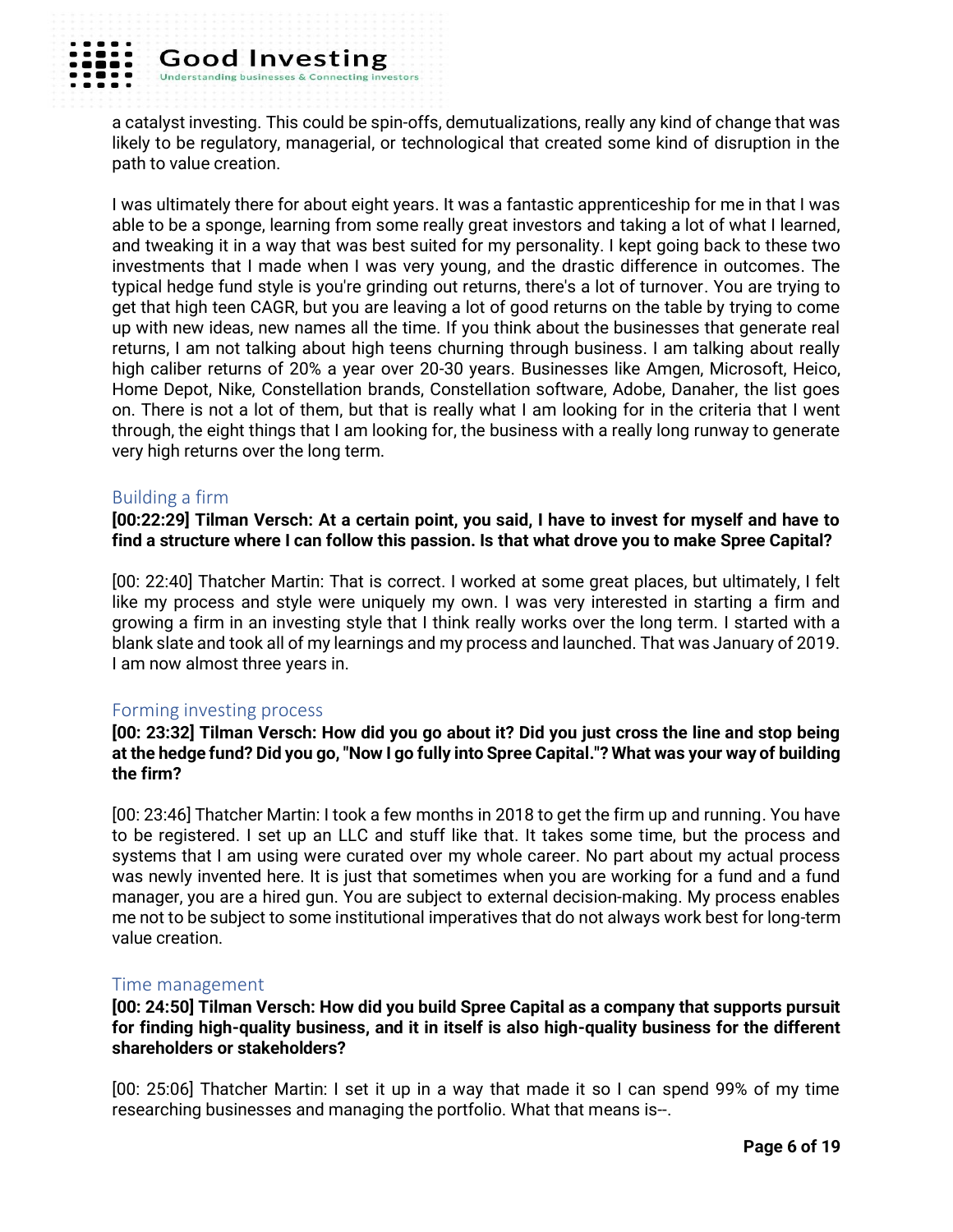## **[00: 25:24] Tilman Versch: You have to show this magic formula for the 99%. That's a high rate.**

[00: 25:28] Thatcher Martin: Well, it is not as hard as it sounds because I have a custodian that handles all the administrative tasks. I do not have to deal with any of that. I do no marketing. The idea that investors who believe in the vision and believe in the returns and the businesses that I am investing in self-select and find me. That just cuts out so much time and effort for going to conferences and such to raise money. I want investors that are long-term oriented and really believe in what I am doing and what is happening here. Thus, that 99% is pretty easy to stick to.

#### Investors of Spree Capital

**[00: 26:26] Tilman Versch: What kind of investors are you building Spree Capital for? Or let me turn it around a bit. What kind of investors has found you because you're building it this way?**

[00: 26:36] Thatcher Martin: Sure. It was friends and family and former colleagues. People that I knew and had relationships with at the start.

#### **[00: 26:44] Tilman Versch: The only crazy ones to support someone who wants to start something.**

[00:26:48] Thatcher Martin: Exactly. People that knew some of my previous returns and had confidence enough to put their checkbook on the line. From then, it has been people that maybe were forwarded my letter by an existing investor and came on board that way. I expect that certainly, in short to medium-term that continues.

#### **[00: 27:21] Tilman Versch: Can you disclose a bit who finally found you then over the years?**

[00: 27:25] Thatcher Martin: Sure. It is high net worth investors, some family offices, and then endowments. Those decisions take a little bit longer. They want to have conversations every quarter. I am three years into something that I am going to do for 30 years. I have no problem growing slowly and growing the right way.

## **[00: 27:56] Tilman Versch: That's great to hear. You mentioned your previous returns before you started the firm. Can you maybe give a little bit of an idea of how you managed your own money before that?**

[00: 28:08] Thatcher Martin: I have been compounding the returns at Spree at about a 39% CAGR over those three years. Before that it was lower, but that the whole point of launching your own firm is that you can do things that are not subject to interference that might disrupt returns. The businesses that I am looking for, when I listed off the Microsofts, Amgens and such, the businesses that I am looking for tend to compound at pretty attractive rates.

#### **Mistakes**

## **[00:28:51] Tilman Versch: Are there any investment mistakes when you look back in your investment career before starting Spree Capital that has taught you a lot?**

[00:28:59] Thatcher Martin: Yes. My hindsight book has compounded magnificently. There are plenty of investments that I sold too early. Different businesses, where being under the hedge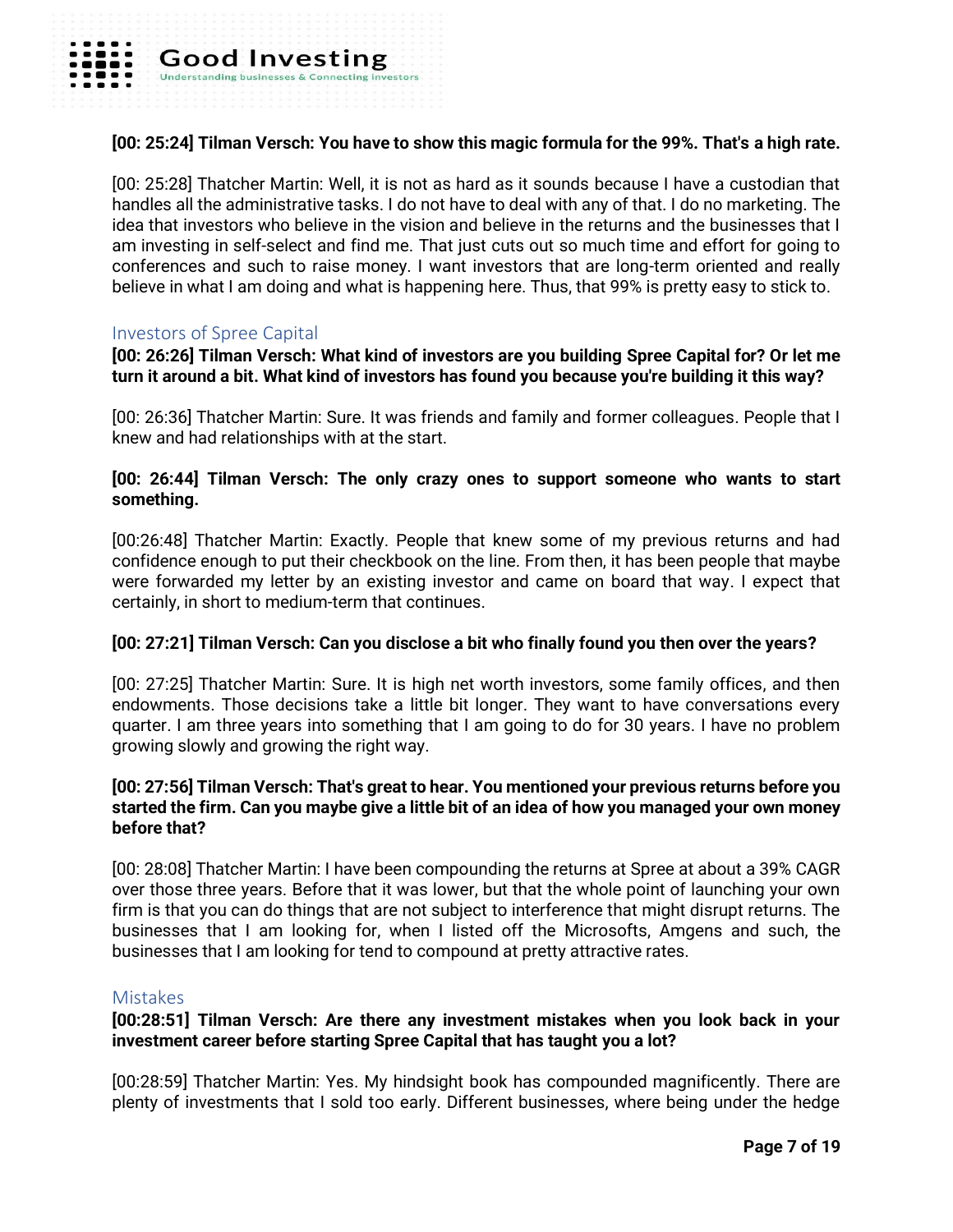

fund umbrella, it's a different paradigm than what I'm doing here. In that kind of institutional structure, you never want to have a down month. You never want to have a down quarter. That really puts a tight leash on you for what you are able to own.

Certainly looking back at the financial crisis and how many businesses I was involved in that have gone on to generate spectacular returns. For instance, everyone was worried about the eurozone in 2011. You could not take a risk in terms of owning some fantastic businesses like Apple, Microsoft, or even General Growth Properties. There were so many investments that went on to return 100x that you just were not able to own in the aftermath of that crisis because there was just so much fear, and you were optimizing for monthly returns.

To be clear, I am trying to generate very high returns over the long term. Of course, I care deeply about my monthly returns as well. Of course, I try not to be involved in any businesses that will blow up any specific month. But if I own a fantastic business that I think could go up 20x, 50x, or even 100x, I do not care much if it is down 10% in a month or if I underperformed the S&P by one or two percent that month. I am optimizing for the long term.

## Integrating learnings

**[00: 31:19] Tilman Versch: How are you taking these learnings into your process? Is there a certain feedback loop you install? How is the feedback cycle between learnings and mistakes and your process?**

[00:31:33] Thatcher Martin: Sure. I will talk about my process. I think that is what you are getting to. I think about my 20 odd year investing career. The experience offers a lot of benefits, but there can be baggage there as well. If I am looking at a new business, that is, let's say, they just filed an S1, and they are about to go public. It is pretty new to me. I try to have a completely blank slate when I look at that. It is about having a beginner's mind and a growth mindset. It goes back to the idea where once you are 40, anything can be Elvis. Of course, you never want to be that person shaking your fist at Elvis.

I want to have a completely blank slate because having a blank slate and getting down to the core essence of what that business model is and what they are doing and evaluating a product-market fit, if that is a service that can satisfy a customer need. It is very easy to look at a new business and think it rhymes with something else that did not work in the past. Maybe it is a technology company that had a business model before its time, but then the next one, this new business, this one I am talking about, comes out, and it is the right time. To not let the baggage of your past skew your analytical perspective when you are looking at something new is very important.

I try to have that blank slate initially. And then, I do all the standard things. I map out the value chain. I talk to customers. I talk to competitors to try to get an understanding of the sustainability of the firm's cash flows. I assess whether those cash flows can increase over time and what the return on invested capital outlook looks like. Then, I journey map a decision tree. I think about a binomial tree where there are two outcomes, and then each node has two, and it goes over four or five iterations, and you have all these different outcomes. I am looking for, ideally, three or more things that work. These are reasons for me to own it. Three or more shots on goal where I can cut off the first few nodes, start at the fourth node and then think about how that business will unfold over time.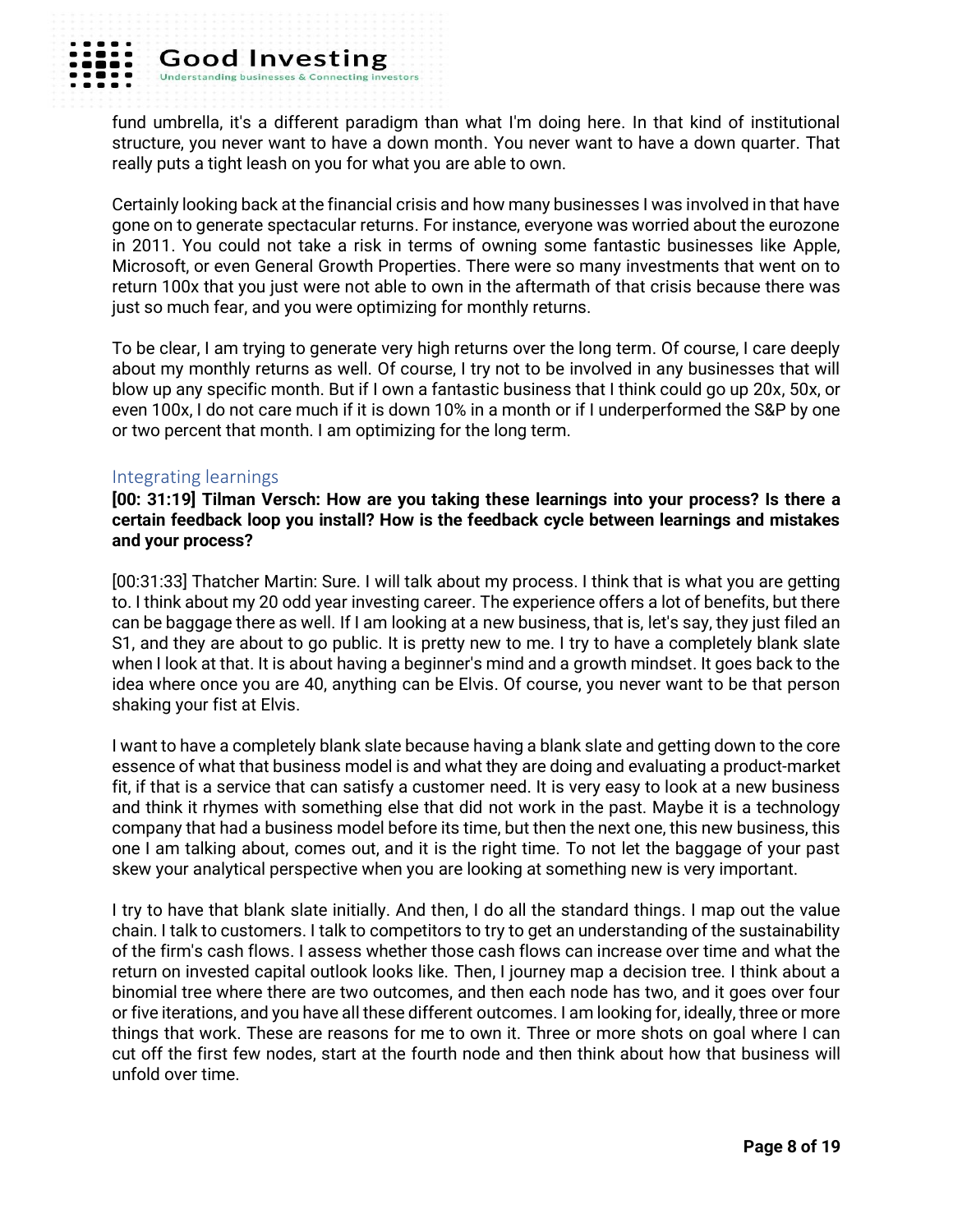

For me, that's helpful because it helps to map out some second and third derivatives of the trajectory of this business in terms of you have your four facets to the thesis and how those might unfold. You need to think outside the box of different potential competitive threats and other things that might impact this path of value creation. That helps me do that.

Mike Tyson says everyone has a plan until you get punched in the face. That is fine. For me, having a plan is imperative to adapt to those different scenarios ahead of time and anticipate them. Plans are useless, but planning is everything. That is how I go through those eight facets of what I look for in investments and how that translates into a process from new investment.

#### Eight aspects of high-quality businesses

**Good Investing** 

**Understanding businesses** 

**[00:36:00] Tilman Versch: One thing that screamed at me a bit when reading through your materials is the high-quality business. Are these eight aspects the essence of the definition of a high-quality business for you?**

[00:36:16] Thatcher Martin: Yes, that's right. The different facets of those eight aspects are all curated from a long-term study of high-quality businesses that have compounded over a very long period. In my experience, a lot of the genuinely transformative returns on very high-quality businesses all share a few commonalities. Obviously, they are all in different sectors in different business models, but they share a few common attributes that, in my view, are central to why they were able to create such value over such a long time. What I am looking for in my investments is investments that will follow similar paths for similar reasons because they share attributes that are not commonly understood or appreciated by other investors in the market.

## Selecting 20 businesses for the portfolio

**[00:37:38] Tilman Versch: Let's say you have this high-quality filter, but you only have 50 to 20 positions. How do you select between high and higher quality in the way you build your portfolio and say, "This is a high-quality business, but currently, it's not part of my portfolio."? What are the selection criteria?**

[00:37:59] Thatcher Martin: Sure. I try to have 15 to 20 businesses in the portfolio. Then, I have pretty large watch lists for businesses that fit some of the attributes I am looking for, but not all of them. Sometimes that can be valuations. Sometimes that can be something else. There mau be one thing missing in their business model that precludes it from being included in the portfolio. In terms of how I think about building up the portfolio, position sizing is a function of risk-reward where the largest positions should be the ones where you can lose the least.

There are nuances to that. Sometimes a business might be particularly misunderstood in the market. The KPIs are trading well. The stocks are trading well. I don't care much about momentum, but I think that is not always appreciated because you would be crazy to have a large position in something that is completely out of tune with the market. Ideally, you can enter that position when that misunderstanding is starting to change.

At the initiation of a position, I try to have it be no more than 10%. I have three positions that are about just below 10%, seven to five percent, and then the balance is in the three to five percent range. Three at ten, seven at five, and then the remaining five to ten positions are somewhere between two to five.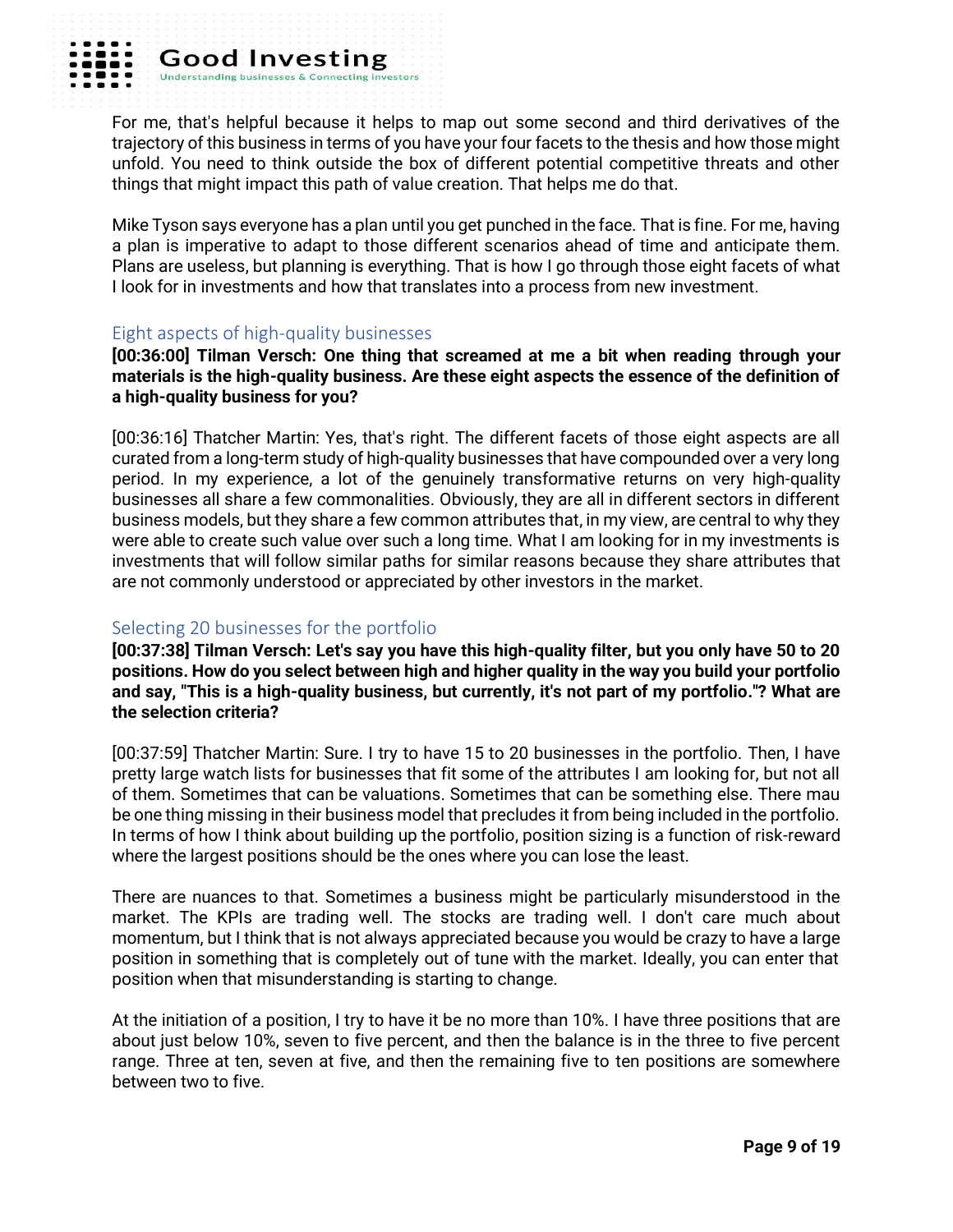

**Good Investing** Understanding busine

That is what works best for me. It translates loosely into the 10/40 model. Sometimes you have a 10% position at initiation that significantly outperforms the rest of the portfolio. I am not looking to have one business be 20%. It is just too much risk. That is why I have a basket of these highquality businesses because different things work at different times.

#### Managing risk

#### **[00:40:52] Tilman Versch: Why not boil it down more to just maybe ten positions?**

[00:40:57] Thatcher Martin: I have not had a problem finding the 15 to 20 businesses that I see a great path to value creation in. If I had ten positions that were each 10%, there is a different level of risk there. Sometimes things work for different reasons at different times. I am not trying to optimize for weekly or monthly returns. It is all about the long term. But it is still not fun to underperform in any given month. As long as I can find 15 to 20 businesses that I think are going to grow at 20% or more per year, I think it is a pretty good way to map out the portfolio.

## The tool of qualitative analysis

**[00:41:57] Tilman Versch: One sentence I've read on your website is, "We believe that qualitative analysis unearths the most asymmetric mispricing opportunities." How important is this qualitative analysis for you? How are you doing it? What are the factors that are important in this analysis?**

[00:42:17] Thatcher Martin: The way information is disseminated to the market is rapid and in real-time. Anything related to the financials is backward-looking. Anything related to trailing valuation is backward-looking. The only way to generate outsized returns, in my view, is having a deep understanding of the business that comes through all the qualitative work.

You were asking about the things I look for in an investment. Valuation is number eight. That is always performed last because, without all that work, any kind of thinking about valuation is meaningless. After all, a PE number tells you nothing about return on invested capital, what the balance sheet looks like and such. There are so many things that are so important that the commonly used valuation numbers that people mentioned on a trailing basis are completely useless. I think 90% of the value-added in generating real outsized returns is found doing qualitative work.

## Analyzing the business model

**[00:44:15] Tilman Versch: How are you going about the qualitative work? What are the important methods for you to approach companies? Are you looking mostly at culture? We are happy to hear your answer on this.**

[00:44:30] Thatcher Martin: The business model is the most important thing for me. It has to be a business in an industry where value creation is possible. In terms of how I assess that, it is a lot of talking to customers, competitors, understanding the customer value proposition, and paths to the future value creation of the ROIC and earnings stream in the future.

Of course, reading all the filings, reading industry magazines, finding people on LinkedIn, doing real grassroots level research to fill in any holes I might have in assessing the quality of the business. There is no simple answer. It is a long process, and it involves a lot of different touchpoints. You try to get a deep understanding of the two or three things that matter for this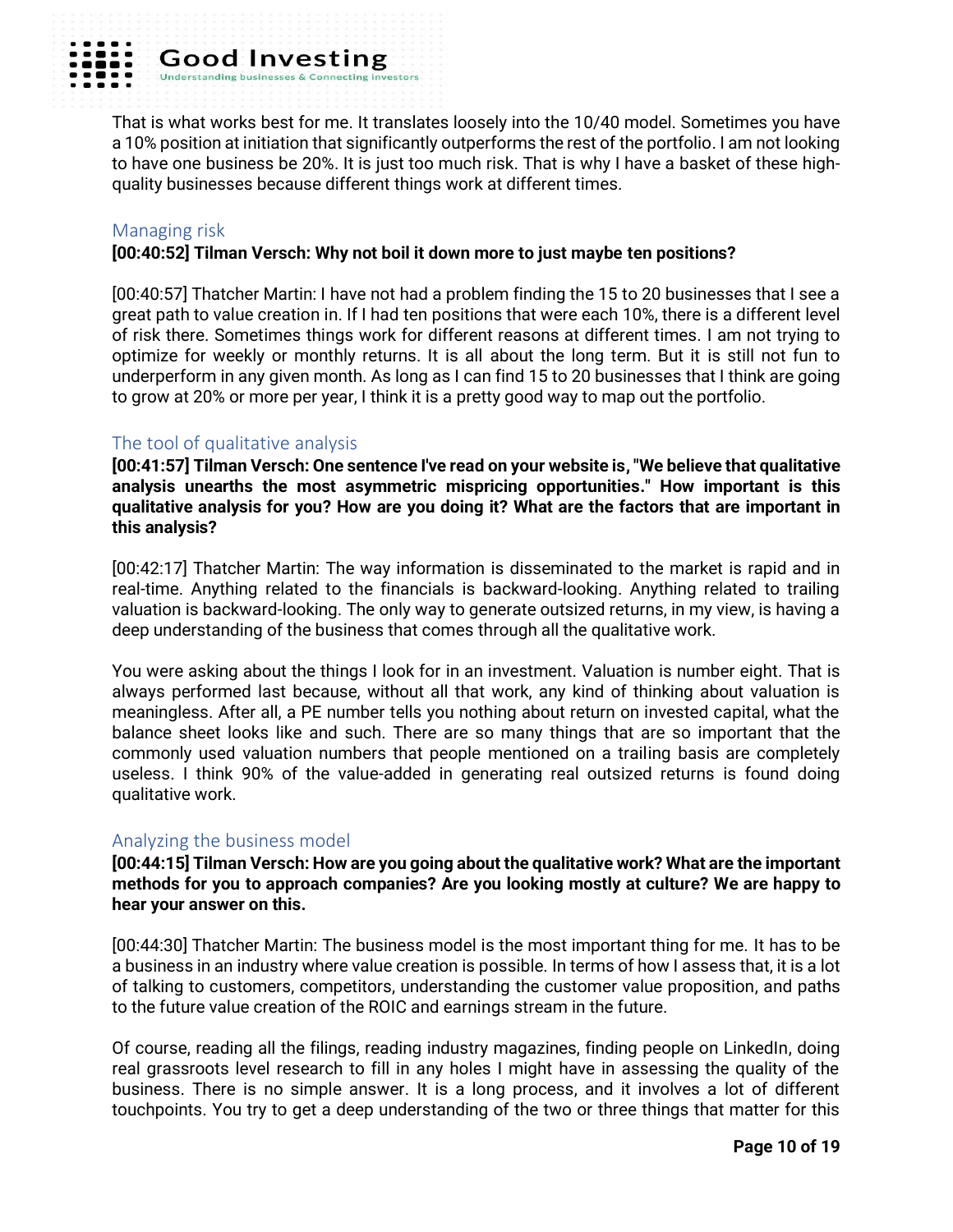

business. And obviously, from those two or three things, there's a web of 20 odd things that matter for how those two or three things will unfold.

Tracking those 20 things is deeply important. In anything I invest in, I want to have two or three simple things that I can explain to a 10-year-old and not have to resort to some complicated financial model. That is a part of it, but that's never a part of the thesis. That is just helpful to iterate and understand how different factors and KPIs translate to earnings and such. I am ultimately looking for a few simple reasons for why all of my businesses are going to compound value over the long term.

#### How long do you analyze?

## **[00:46:51] Tilman Versch: How long does it usually take to build this qualitative confidence for you?**

[00:46:59] Thatcher Martin: No less than two to three months for a new business. But sometimes it is much longer. I have a lot of businesses on my watch list that I have been tracking for years and years, and there have always been one or two things missing that have kept me away. The goal here is that they are always in the on-deck circle, where when something changes, I am able to tap that business into the portfolio quickly. It is a lot of work and a little bit of action when everything tees up appropriately.

#### The Upwork stock investment

**[00:47:48] Tilman Versch: We said we want to talk about eBay and Upwork in this talk. Maybe you can explain the two to three things that matter for you in both cases also if you have some examples for these two to three things. Thanks.**

[00:48:02] Thatcher Martin: Sure. That is a good example. Upwork went public in the fall of 2018. It was in a pretty weak market. I always love when new businesses come out when the markets are cratering, and you don't get some crazy pop. I had some time to study it. I studied that for about a year plus.

Upwork is an employment marketplace that connects on-demand workers on the supply side and businesses with hiring needs on the demand side. The value proposition is that it is a centralized, trusted counterparty for each side of the marketplace. On-demand workers benefit from having quality work and timely compensation, and then a reputation ranking system where they are able to use that reputation ranking to feed their customer acquisition funnel.

Businesses benefit because they are able to have access to specialized talent that enables them to hire faster, more cost-effectively, and this gives them the strategic optionality to flex a portion of their workforce based on changing demand requirements. This is a very large market. The market size is somewhere between 500 billion and 5 trillion depending on whether you are trusting McKinsey or a different. The bottom line is that Upwork has a gross services value of 4 billion. Their market share, while dominant in the industry, is tiny compared to the size of this massive market.

If you think about just the US and Europe, there are 150 million on-demand workers, but only about 5% use digital platforms to source and execute work. Upwork's business today is 80% small and medium-sized businesses that mostly use the platform for cross border IT. Upwork is building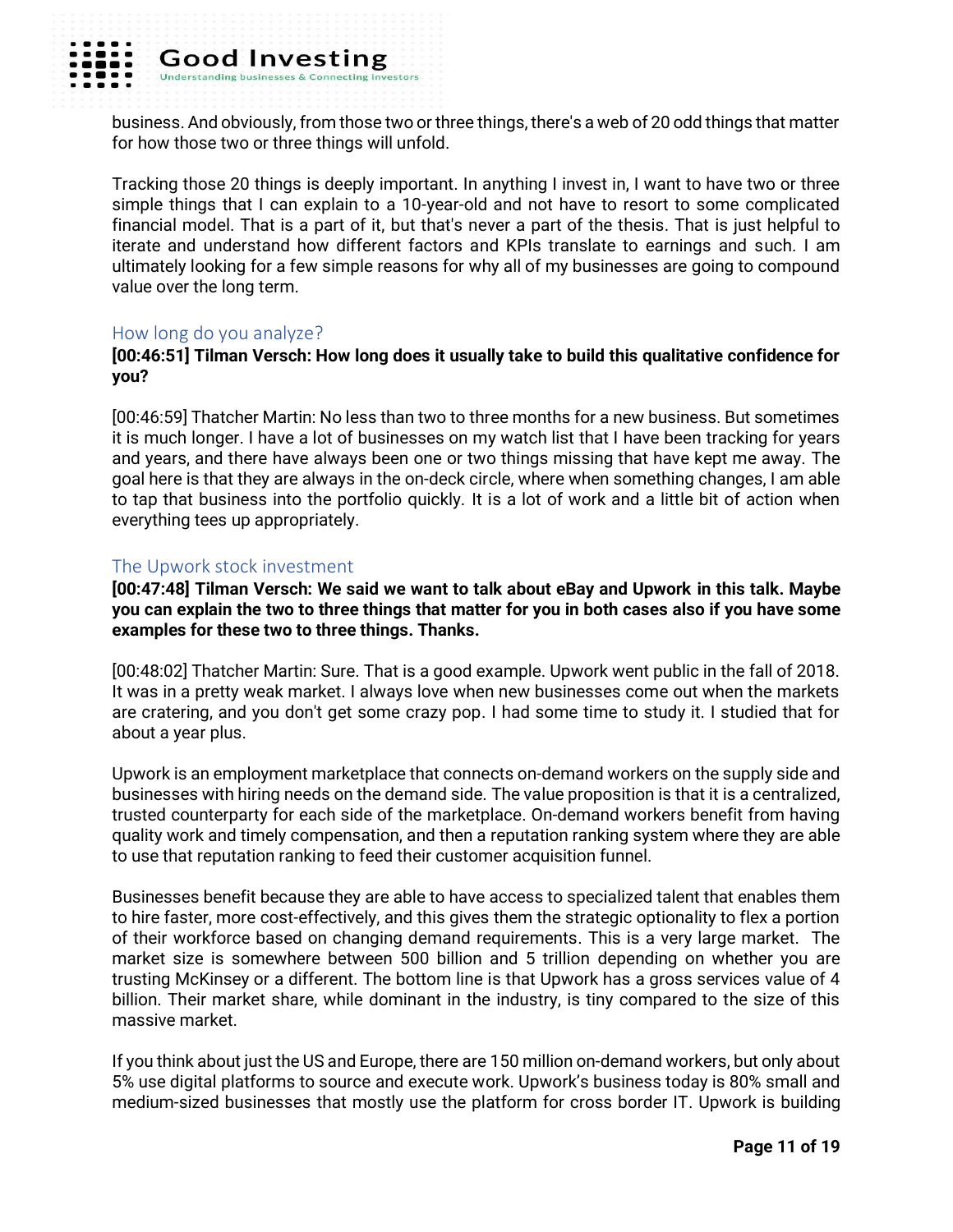

long-term S curves in different non-IT verticals to execute a proven path to value creation that comes with spurring offline to online conversion. You can see that value creation in many other businesses that have done similar things in slightly different ways.

If you think about the barrier to on-demand work being done digitally, it is ingrained habits on the demand side. Prior to COVID, the pushback was that businesses didn't want to hire people that were not in their main offices. They thought there was some element of risk. Throughout the last ten years, you've had this great asset value creation with collaboration software and cloud computing. Then you had COVID, where everyone became a remote worker. The structural barriers are collapsing rapidly that have prevented mass adoption of a platform like Upwork.

As I said before, anytime I look for an investment I'm looking for multiple ways to win. In Upwork, I see a handful, but for this conversation, I see two main reasons why Upwork is going to help push down some of those structural barriers to adoption.

First, Upwork is modularizing the most common jobs served on the platform. They are doing this to reduce frictional barriers to adoption on the demand side. This is being executed through something called Project Catalogue. Project Catalogue is a collection of quality-verified, predetermined, standardized projects, which businesses can purchase in an easy, clickable ecommerce type user experience. This acts as a great discovery engine that widens the customer acquisition funnel in that businesses are able to come on with this simplified, consistent customer experience and take bite-size portions to then scale across the platform and some of these other S-curves that Upwork is building.

As I have seen in so many other businesses, having a standardized, simplified, guaranteed highquality process for a product is transformational in terms of how it changes customer habits and creates new markets. You see this in everything from McDonald's to Amazon. The process of commoditizing supply while aggregating demand breaks down barriers to adoption. As we've seen with IAC Interactive, powering offline to online conversion is a tremendous value creation mechanism. A dozen businesses have done fantastically well by commoditizing that supply and pushing forward this offline to online conversion.

Think about the labor market. There are so many unnecessary frictional inefficiencies in the labor market. There are regional talent imbalances. There is a talent shortage. Depending on where you are, businesses have a hard time finding very specific needs for what they're looking for in their workers. The structural backdrop to this is changing. I love that this helps spur forward economic mobility. If someone has a strong drive and desire to build a marketable skill for themselves, they should be able to sell that skill to a business, and they shouldn't have to live in New York or San Francisco to do that. Upwork enables that on a global scale.

Second, I like that Upwork is evolving to become an enterprise resource planning system. As a labor marketplace, there's a transactional element. It is a subscription model as well, but it's mainly viewed as a transactional business. Upwork is building an operating system for businesses to manage their workforce, both distributed and localized. They are expanding this workflow software as a service tool to help to make Upwork a platform, not solely a transactional business.

There are three parts to this. For one, Upwork is rolling out employer of record status that indemnifies businesses on the demand side from misclassification risk. That is meaningful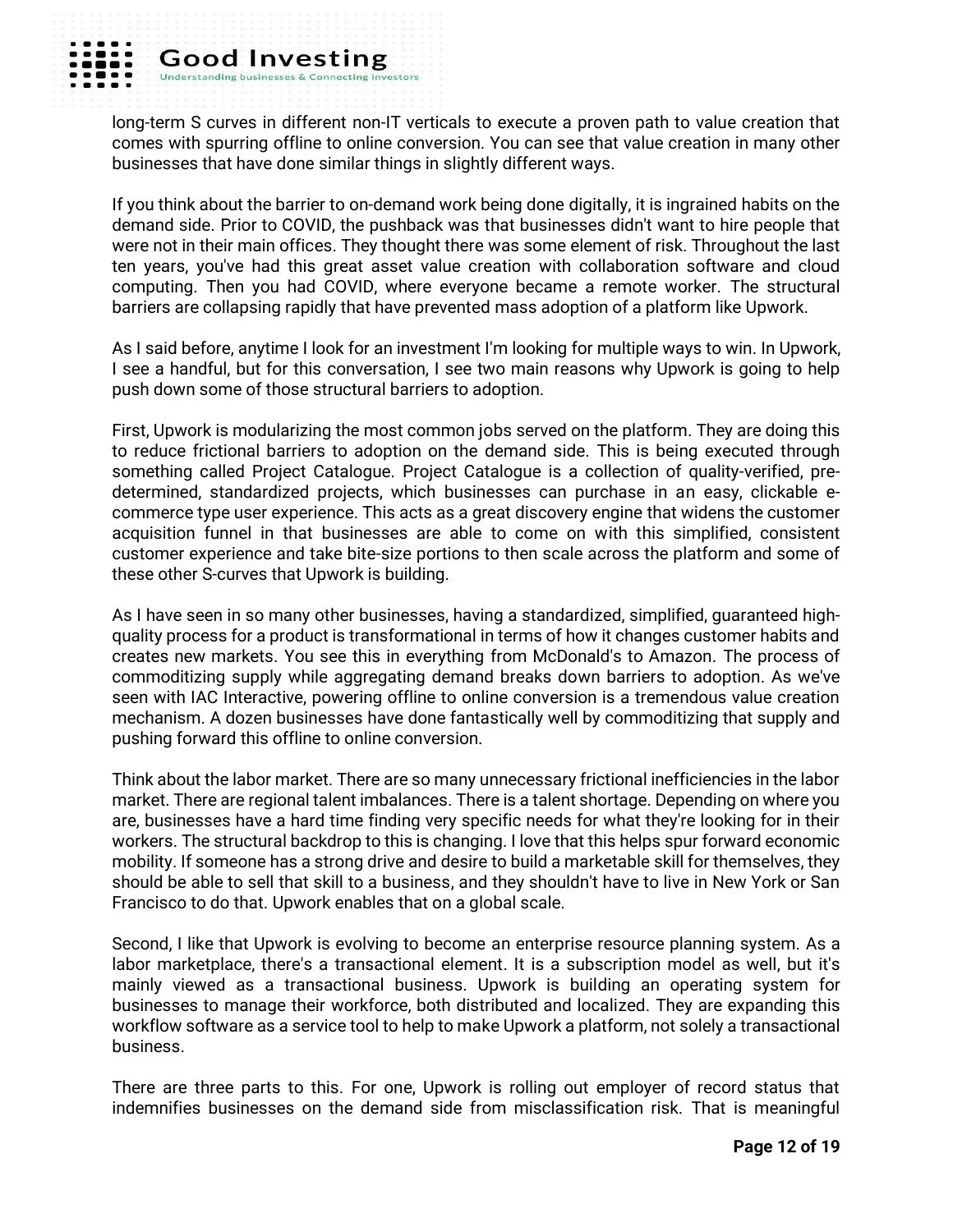because it creates a position where if you are a hiring manager, you don't get fired for choosing Upwork. You're not at risk for punitive fines and back taxes. That's very meaningful for pulling the demand-side onto the platform.

Next, they are expanding the payrolling solution, which is centralized escrow protection that enables businesses to only pay for completed work. Importantly, on-demand workers get paid on time and in full. That is significant because if you ask on-demand workers, their biggest complaint is that they're not getting paid on time. A lot of businesses choose to treat on-demand workers like vendors, so they are squeezing working capital to push off payment. A centralized counterparty that protects the businesses on the demand side and on-demand workers on the supply side from any issues in payment is meaningful. Having a position in the middle of the payment flow can pull users onto the marketplace and provide that distribution relationship where they bring value to both parties.

Part of pulling the supply side onto the platform is something called Direct Contracts Offering. Now I'm seeing on-demand workers taking their work relationships they don't have through Upwork onto the Upwork platform because the simplified billing is beneficial. They are choosing to pay a take rate on that in exchange for getting paid on time and in full.

Besides those two things, Upwork is expanding analytics and reporting functionality for different productivity compliance and risk control aspects that have impacts on how it further ingrains businesses into the operating system from a solely transactional history. Having this workflow SaaS business with payroll escrow and tools for hiring managers, tax reporting, and compliance creates this flywheel where it's a category-leading two-sided marketplace. They have superior liquidity on both sides of the platform. As that grows, the gap versus competitors grows. It just builds and builds and builds. You're getting all of this at a valuation that does not give proper credit to the fact that this business can grow for 20% per year for many years. It's an 80% recurring revenue business from core clients.

In a business that is 80% small to medium-sized businesses, you get natural churn, and that's not a concern. Their recurring revenue is much stronger in enterprise clients. One of your guests spoke about cognitive reference, which is also something that I love in my businesses. Upwork has 73% direct to website traffic without search. And over time, as they build this B2B Demand generation product that's less about search engine optimization, it becomes more of a landing page where you land on the Upwork page, click to sign up, enter your credit card information, and you're done. You can build your virtual talent bench to flex your workforce based on your changing needs. This flywheel just grows and grows and grows.

In terms of valuation, I said it's undervalued based on how long I think this can continue at a 20% growth rate. Right now, it's a 73% gross margin business that is going to scale to 85. R&D, sales and marketing, G&A, they won't quite be cut in half at scale, but there's very meaningful earnings accretion for those aspects of the cost structure that are going to unfold over time. There's no reason why this can be a many bagger over time as you get this kind of zero to 10% GSV per client growth. Clients are growing at 10 to 20% a year. All that translates into 20% GSV growth, 20% revenue growth. All of this scales very attractively. I spoke about increasing returns to scale. It's very evident here. While this is not my reason for owning it, but this is also a highly strategic asset for many software vendors in the HR and small and medium business space.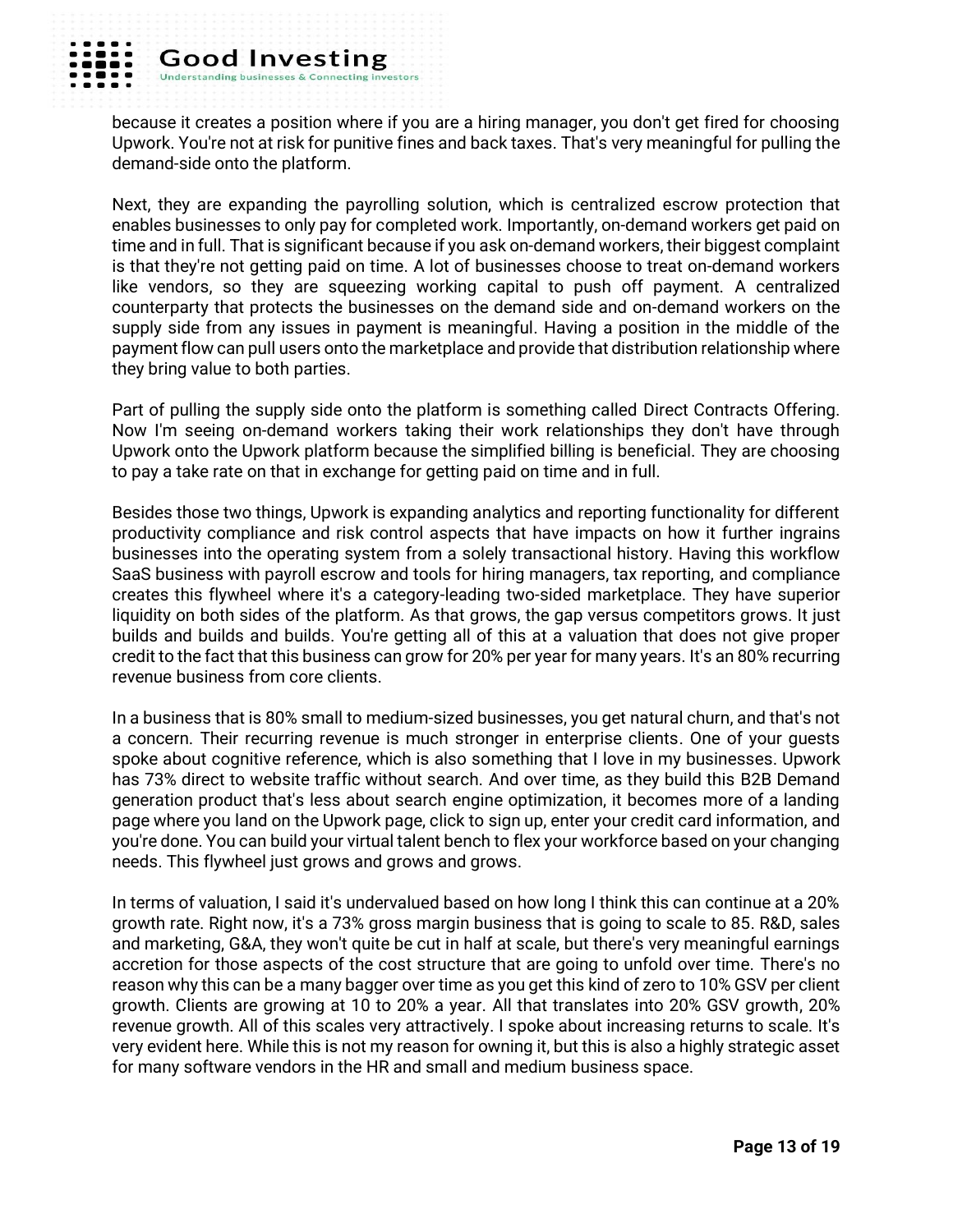

#### Community exclusive

**[1:02:17] Tilman Versch: Thank you for this great insight into your Upwork thesis. When you think about Upwork, you had to also think about Fiverr, which is a competitor in doing similar things. Why did you go for Upwork instead of Fiverr?** 

**Hey! Tilman, here. I'm sure you're curious about the answer to this question. But this answer is exclusive to the members of my community, Good Investing Plus. Good Investing Plus is where we help each other get better as investors day by day.** 

**If you are an ambitious, long-term-oriented investor that likes to share, please apply for Good Investing Plus. Just go to Good-Investing.net/Plus. You can also find this link in the show notes. I'm waiting for your application.** 

**Without further ado, let's go back to the conversation.** 

#### Role of management

**[1:03:13] Tilman Versch: What importance does the management play when you're investing in Upwork and other companies? Is it in your focus of the research? How do you value management?**

[1:03:26] Thatcher Martin: It's definitely very important. Everyone says the same thing about management. You want a high-quality management team with character and integrity that has a history of creating value with other businesses. They have a history of doing the processes to create value in this business. Of course, all of those things are very important to me.

I also factor in the opportunity of the business and the pathway for value creation. That's very important too. I would never invest in a business with questionable management with questionable ethics and character. That's just a non-starter for me. The management of Upwork, Hayden Brown comes from a product background. She's very capable, a very strong manager. I like to have owner-operators or entrepreneurs. While she is not the entrepreneur, I really like the product background that she came from. I think she's doing great things with this business and will continue to do so going forward.

## Dealing with competitive businesses in an industry

**[1:04:47] Tilman Versch: Zooming out to your portfolio, would it be okay for you out of the diversification thinking to own two investments in the space? So, it's like you say, Fiverr gets cheaper, and you say, "Oh, Fiverr also looks interesting. How about I own them both?" Or is it that you say, "I focus on certain industries and want to pick one winner."?**

[1:05:10] Thatcher Martin: I do not own Fiverr as well. The way I think about it is, I want each of my businesses to have a growing end market that is uncorrelated with the rest of the portfolio. It doesn't mean I can't own several businesses that are in the technology or communication sector, but I want the actual end market and factors in the end market driving growth of the end market to be uncorrelated with other businesses in the portfolio.

Obviously, I've seen in the last two, three years, you have some of these factor-beta unwinds, where you get a rate backup, and anything remotely related to communications or tech gets hammered. I'm concerned about the actual path of the business. I'm willing to wear a little P&L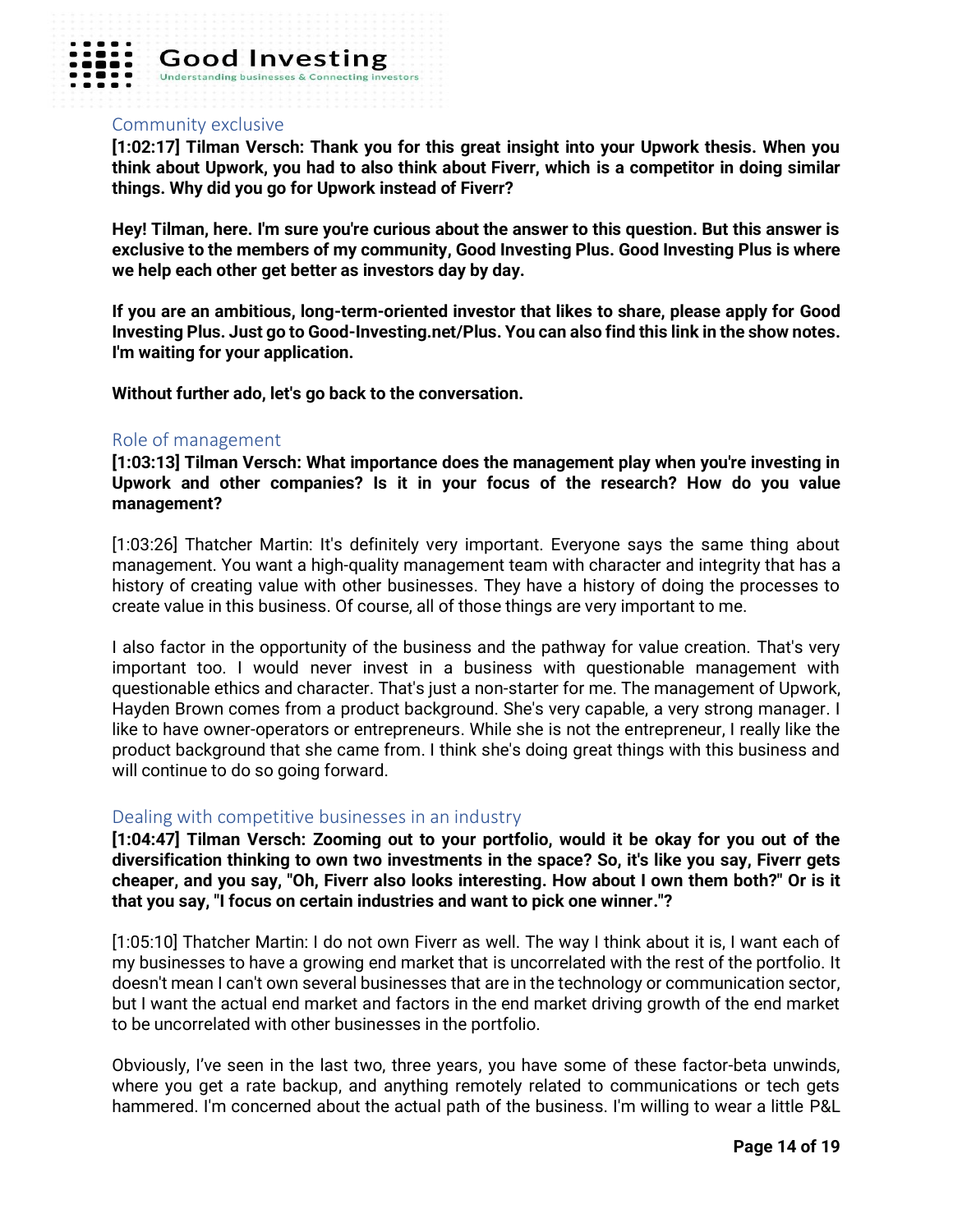

as the machines move stuff around, even though it's not related to the business. It's the correlation of that end market, which matters for value creation. And that is what enables me to have the stomach and intestinal fortitude to hold these fantastic businesses. If you're smart or lucky enough to find a 5-10-100 bagger, it is really important to have that discipline. Everyone wants to know about your sell discipline but hold discipline for a fantastic business is also extremely important. You get that by understanding the key drivers of the business and the key drivers of the end market. Having a portfolio of businesses with uncorrelated end markets is very helpful. Like, yesterday, the 10 year treasury going up ten basis points is going to cause some stocks to get hit. But that's a short-term issue. The businesses I'm owning are not levered. Rates are not a factor for the trajectory of the business. Transitory spikes sometimes pressure them, but the path to value creation in the actual business is completely unaffected. That's important for owning these names and compounding portfolio returns at a high clip.

## Deep understanding is key

**Good Investing** 

**Understanding businesses** 

**[1:08:12] Tilman Versch: So, the key to your whole discipline is just deep understanding. Or do you have any other keys to the whole discipline?**

[1:08:20] Thatcher Martin: A deep understanding of the business and the path of value creation creates the impetus for really attractive opportunities when you get some of this factor-beta unwinds where certain names could sell off for 10% in a month for no real reason besides what different names in the sector are doing.

There's just so much money in the market now in these very large quant strategies that create really attractive opportunities for long-term businesses several times a year. You just have to have that deep understanding and do the work ahead of time. Every once in a while, you get really attractive opportunities. That was the case for Upwork for me. It was a pretty quick double from when I bought it. It has come down a little bit in the last couple of months. They issued a convert, and that's part of it. There are so many fantastic businesses unduly pressured by factor-beta trends that you just have to prepare and be ready for because opportunity favors the prepared mind.

## **Selling**

## **[1:09:54] Tilman Versch: So, what is your reason to sell then? Is it that your holdings don't execute against the two or three things you consider important? What drives you to sell a position then?**

[1:10:06] Thatcher Martin: I sell when the thesis breaks. I have my reasons for owning it. I have my journey mapped binomial tree of different scenarios. If the path to value creation is taking an alternate route, whether a change in management, changes in the competitive environment, anything that impacts what the business is going to look like over my expected holding period, that would cause me to sell.

I think a lot of people say they never sell based on valuation. I don't know if I'd go that far because sometimes things get particularly skewed in terms of their valuation. But that tends to not be a reason for me to sell. Depending on the situation, of course. It is always about the thesis breaking because there are 15 to 20 names in the portfolio, which forces me to rank the path to value creation in the various businesses. Adding a new 5% position in the portfolio typically means something else has to get kicked out. If the expected return in something new is significantly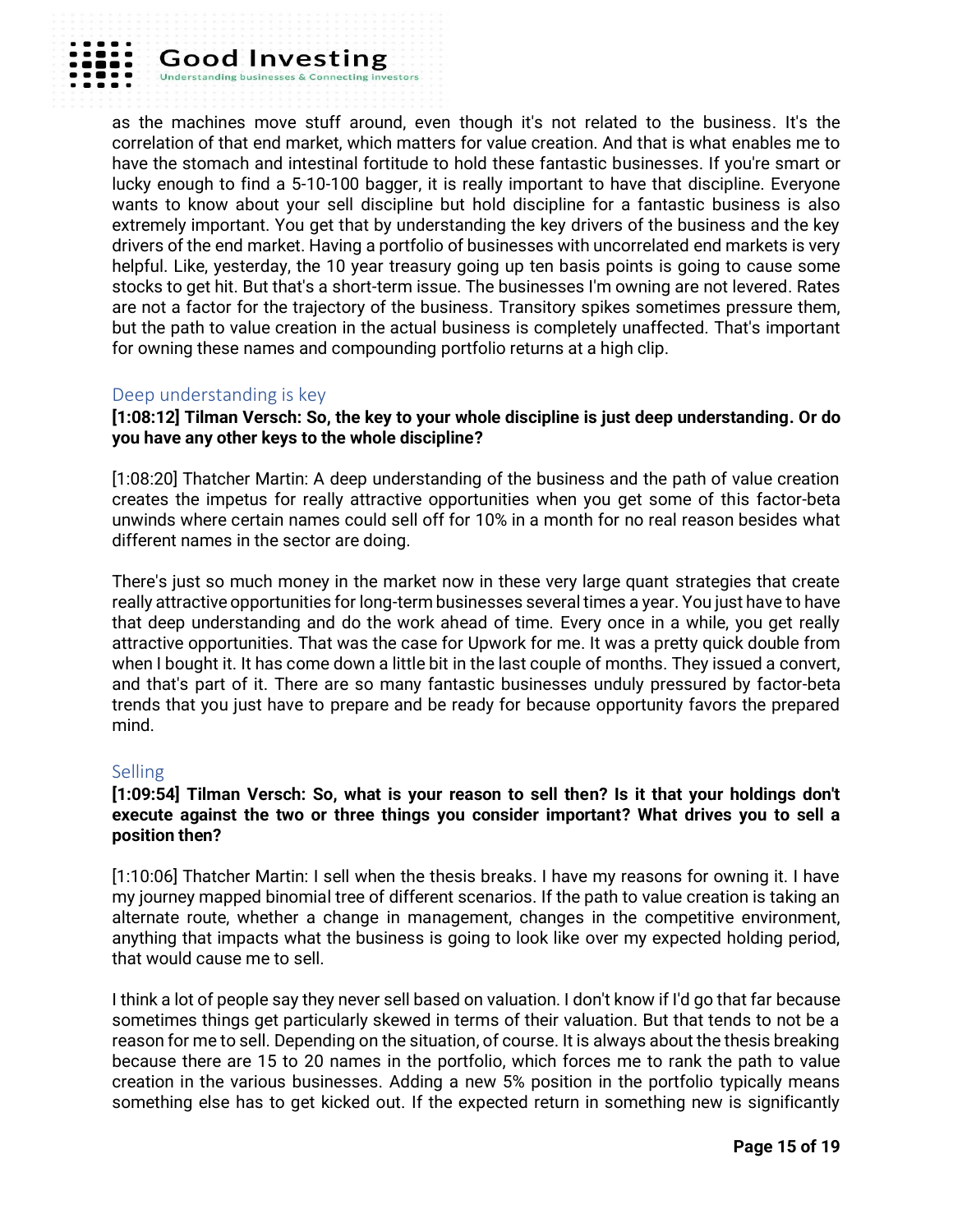

better than something I've had for a while that has had that thesis break in some way, then it's a pretty easy decision. My holding period tends to be pretty long, two-plus years at a minimum.

It's a very tax-efficient strategy. Related to that, if the thesis breaks and there is negative P&L on, I always try to realize those types of losses.

## Example of eBay stock

**[1:12:14] Tilman Versch: You have one position in your portfolio that I also want to discuss. It's eBay. eBay fascinated me a bit because if you go for the write-ups you posted, it's Catalytic, Pinterest, wix.com, Match, Roku, all these kinds of fancy businesses. And then, there's one we have in a while. That's the good old eBay? How does it fit in the thinking about your portfolio? How does it relate to thinking about the correlation with other positions? What is the idea behind eBay?**

[1:12:48] Thatcher Martin: Sure. I took a position in eBay in early January of 2019 for around 30 bucks. The consensus at the time was that Amazon was disrupting eBay. There was just this intense focus on the gross merchandising volume of the business. I actually thought that eBay was a fantastic business embarking on a few self-help initiatives that could grow sales and margins.

The core marketplace business at eBay is asset light. It prints free cash flow. It's just a fantastic business despite the consensus at the time that Amazon was disrupting it. There were three parts to my thesis. One was that eBay was moving payment processing from PayPal after the termination of that contract in 2020.

Shifting that payment processing from PayPal positioned eBay to earn the spread on gross merchandising volume of 100 billion. So, PayPal took about 4%. I thought that even if eBay only took three and a half percent, the marketplace revenues were like 8.6 billion at the time. So, you know, three and a half billion on 8.6 of high margin revenue coming in the door is meaningful. It would also lower the take rate and improve the value proposition for sellers in the eBay ecosystem.

Second, I thought that eBay was in the early stages of allowing promoted listings on the marketplace. In similar businesses, promoted listings generate somewhere between two to 3 three percent in advertising revenue, two to three percent of the GMV. There's an argument that it could be much higher but just based on other businesses, call it two or three percent. That's another two to three billion of high margin revenue coming in the door as they started to embark on this low-hanging fruit, no brainer path to value creation.

Third, I thought there was substantial hidden asset value within eBay. eBay had StubHub and International Classifieds. They were both operated autonomously. They were high-margin businesses that grew at a double-digit rate. Additionally, they had warrants for a five percent stake in Adyen, which is a fantastic business as well. That was as part of an agreement they made once the agreement with PayPal was expiring in 2020.

Because of those hidden asset values in StubHub, Classifieds and then later Adyen, I was buying the core marketplace business of eBay, depending on what my assumptions were for those three assets that I mentioned, somewhere between three to five times EBITDA for the eBay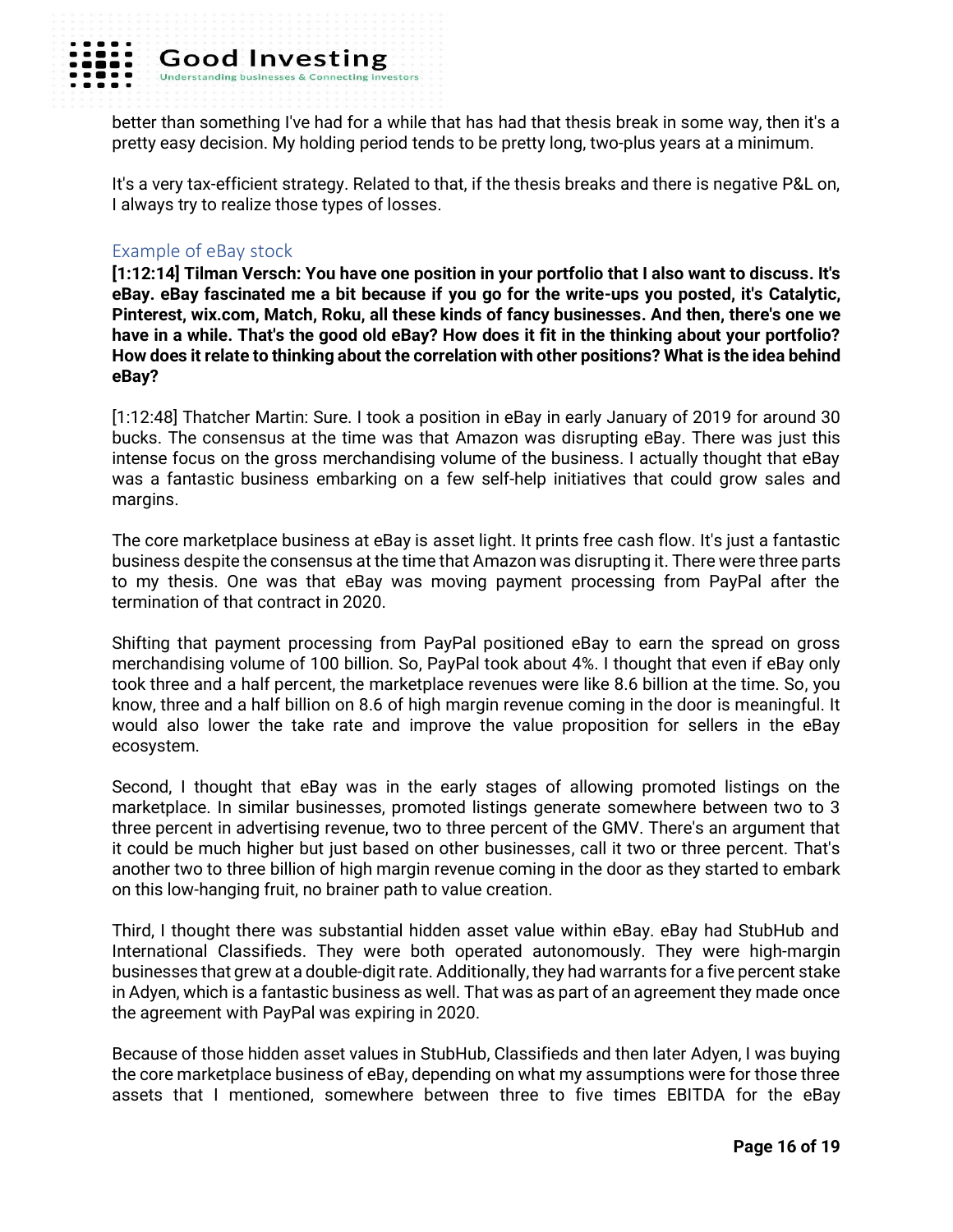

marketplace. I am not talking about some super levered TIO2 cyclical business. I'm talking about a fantastic high free cash flow business in eBay that in no world should that trade at three times EBITDA.

I should say that I'm not a believer in sum of the parts valuation methods. They tend to be value trap valuation methodologies. But it was clear to me that the management of eBay was very open to monetizing these assets. I had a high enough confidence level in the first two parts of my thesis where even if I was wrong about the willingness of management to monetize these assets, I thought I could still generate my 20% IRR bogey for this business. I had three shots on goal. I felt very good about really all three of them, but all of them didn't need to work.

That was my thought process in 2019. eBay had a market cap of 27 billion, an enterprise value of 32 billion, and they had about 950 million shares. Since then, they have sold StubHub for four billion and used those proceeds to repurchase shares. They sold the classified business to Adevinta for nine billion, two and a half billion of which was cash, the rest of which was in shares. As part of the shares that they received, those went on to skyrocket. So, that nine billion was really more than 13 billion.

More recently, they sold an 80% stake in the Korean business for three billion. That wasn't part of my initial thesis, but it helped. All told you talking about 20 billion in assets sales on a market cap at my purchase price of 27 billion. So, fast forward to today, the market cap is 48 billion, enterprise value is 40 billion. They have repurchased about 30% of the shares. They have done a couple of other things in terms of implementing a guaranteed program for helping ease some frictional barriers to adoption and product verticals like expensive handbags, watches, and so on. They are doing a tech led reimagination of search engine optimization and price matching of the business.

One great thing about the scale of eBay is there are so many niche collectible businesses that transact on this platform. They can design this authenticity guarantee program in watches and then roll it out to dozens of other similar verticals that there's no incremental cost or minimal incremental costs to doing that. And they have the scale where all these repeat customers are rediscovering this platform. It's just a fantastic business.

Now, I was right about the three parts of my thesis, but this stock kind of did nothing in 2019. Same in 2020. They've done well this year, but it was a drag on performance for the portfolio most of the time I've held it. So, it was one of my least successful investments, but it had a valuable role in that it lowered the portfolio's duration a bit, which some of the value of the catalyst names tends to do. That helps create balance to the portfolio anytime you get those factor-beta spikes that I mentioned before. In addition to having a 20%-ish IRR, it also had an attractive risk mitigation role in the portfolio.

Looking forward, they're about halfway through the first two parts of my thesis and complete on the last part of my thesis. I'd say for me, the low-hanging fruit in this path to value creation has been picked. But I still think it's a fantastic business that can grow over time with some of these initiatives. They are share cannibal, and now they have a dividend that wasn't there before. It is still a pretty high-quality business.

**[1:21:53] Tilman Versch: How does it fit your eight key criteria for high-quality businesses? Because I think I haven't written down all the details of these definitions, but they assume a**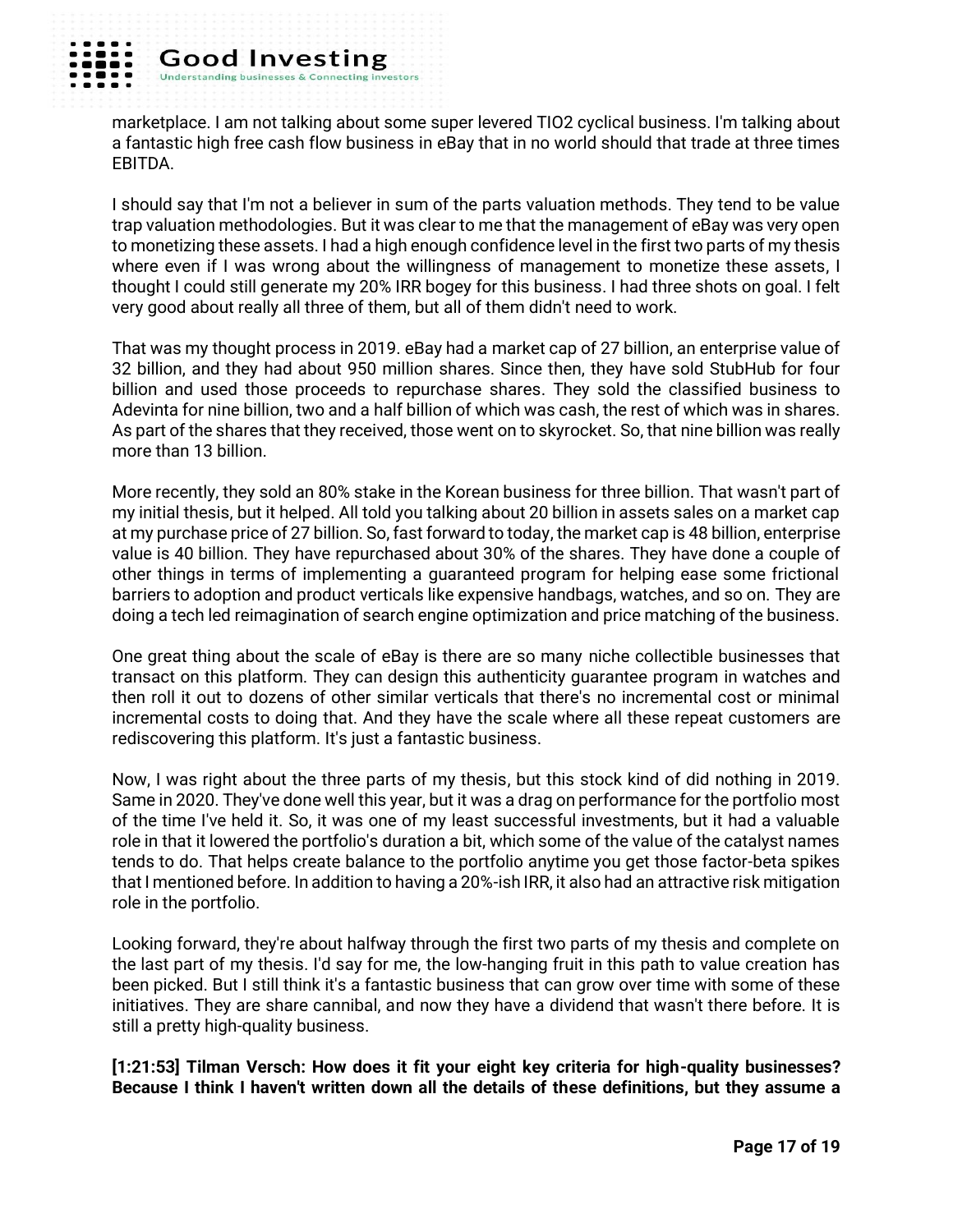#### **certain way of growing end markets, this long runway of free investment opportunities, and the competitive advantage that's growing. So, how does eBay fit in this framework?**

[1:22:22] Thatcher Martin: There is repeatability in the business model. The path to value creation was very predictable. There were those three simple things that were happening and ultimately did. Growing end markets, e-commerce is growing so that it checks that box. Increasing returns to scale was true for how they're implementing some of these authenticity guarantees and other initiatives across their product set and portfolio.

The way I mentioned that increasing returns to scale in Upwork is a little different because there's a major margin inflection as the scalable demand growth layers on top of that low fixed cost structure. Increasing returns to scale are evident at eBay, just in a slightly different manner than what I talked about in Upwork. A long runway of high ROIC opportunities was very prevalent at eBay. The catalyst was the asset monetization

## **[1:23:39] Tilman Versch: Are there buybacks also for these ROIC opportunities, or is it building the business?**

[1:23:47] Thatcher Martin: It tends to be more building the business. In a business that's a little more mature like eBay, buying back a lot of shares is a good path to creating a lot of value, but in other businesses and portfolios, I prefer to see organic areas to grow, where they're able to use that internally generated free cash flow to reinvest in different ROIC opportunities. eBay does have a fair number of ROIC opportunities that they can use their free cash flow on. The growth of the end market here is just not as significant as some of the other businesses in the portfolio.

The catalyst was very clearly there. A competitive advantage that must be growing. In my view, eBay is a fantastic business that maybe could have been managed a little bit better. Some of the things that the current management team is doing are working to grow that competitive advantage so that it checks that box. Valuation; I was buying the core marketplace business at three times EBITDA, which is even less after some of these initiatives are done.

**[1:25:28] Tilman Versch: Thank you very much for these great insights --your process and the way you approach investing and two stocks. For the end of our interview, do you have a pointer that we haven't discussed? It could also be two points. Do you want to mention anything interesting for us?**

[1:25:46] Thatcher Martin: Nothing jumps up. You are a good interviewer.

## US markets vs. global markets

**[1:25:52] Tilman Versch: For the end of our interview, I'm going to ask one last question about the composition of your portfolio. It has a certain tendency to be focused on American businesses. Is that the market you're mostly looking at? Or how do you find yourself as a global investor finding the best opportunities in the US markets?**

[1:26:17] Thatcher Martin: It is what I know best. Usually, there's a pretty high bar for me to invest in something overseas. I have to know the business and understand the path to value creation very well in the same way I do for anything in the portfolio. That's harder sometimes when I'm not there. In certain countries, an American investor can be the last to know. I will say that some of